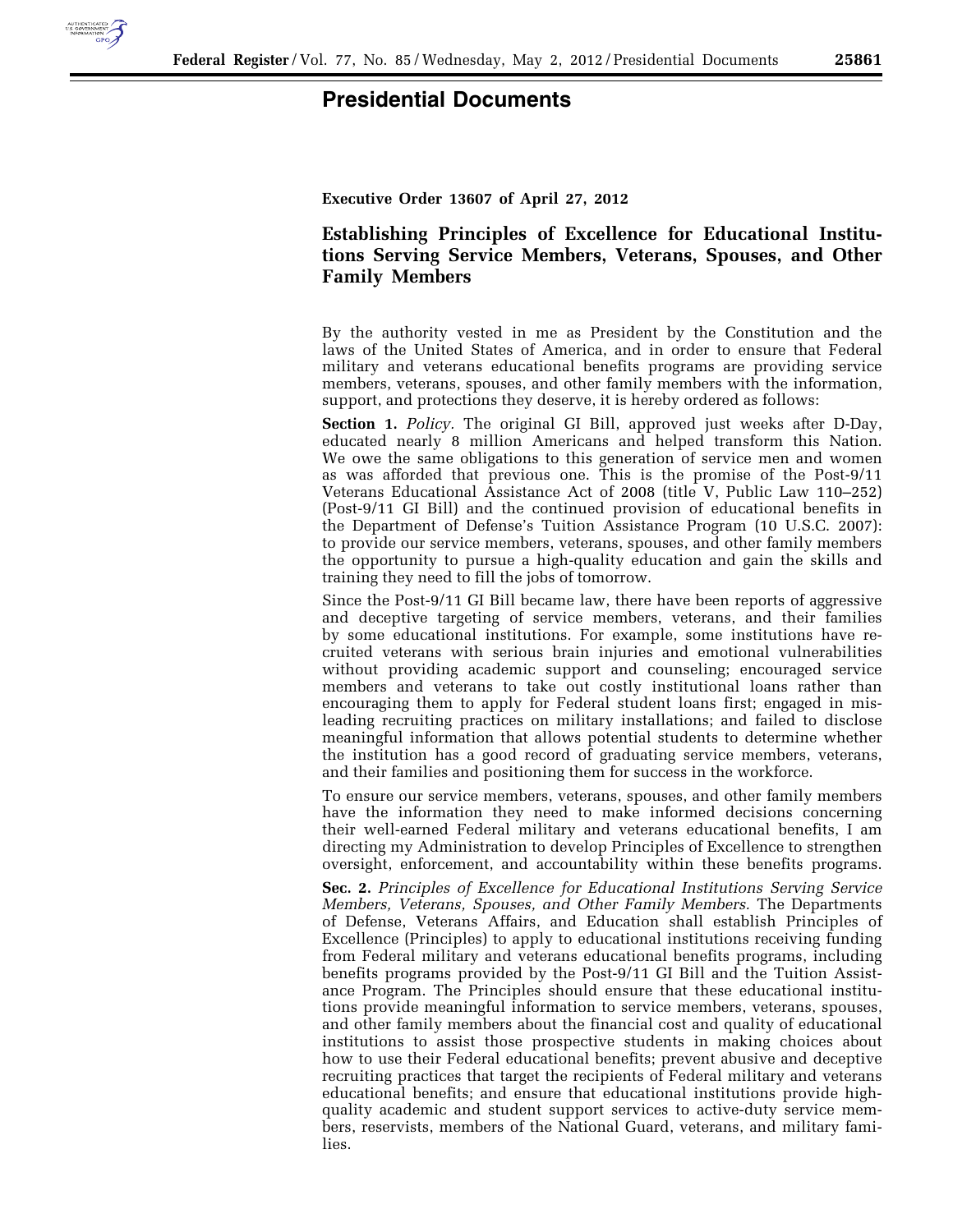To the extent permitted by law, the Principles, implemented pursuant to section 3 of this order, should require educational institutions receiving funding pursuant to Federal military and veterans educational benefits to:

(a) prior to enrollment, provide prospective students who are eligible to receive Federal military and veterans educational benefits with a personalized and standardized form, as developed in a manner set forth by the Secretary of Education, working with the Secretaries of Defense and Veterans Affairs, to help those prospective students understand the total cost of the educational program, including tuition and fees; the amount of that cost that will be covered by Federal educational benefits; the type and amount of financial aid they may qualify for; their estimated student loan debt upon graduation; information about student outcomes; and other information to facilitate comparison of aid packages offered by different educational institutions;

(b) inform students who are eligible to receive Federal military and veterans educational benefits of the availability of Federal financial aid and have in place policies to alert those students of their potential eligibility for that aid before packaging or arranging private student loans or alternative financing programs;

(c) end fraudulent and unduly aggressive recruiting techniques on and off military installations, as well as misrepresentation, payment of incentive compensation, and failure to meet State authorization requirements, consistent with the regulations issued by the Department of Education (34 C.F.R. 668.71–668.75, 668.14, and 600.9);

(d) obtain the approval of the institution's accrediting agency for new course or program offerings before enrolling students in such courses or programs, provided that such approval is appropriate under the substantive change requirements of the accrediting agency;

(e) allow service members and reservists to be readmitted to a program if they are temporarily unable to attend class or have to suspend their studies due to service requirements, and take additional steps to accommodate short absences due to service obligations, provided that satisfactory academic progress is being made by the service members and reservists prior to suspending their studies;

(f) agree to an institutional refund policy that is aligned with the refund of unearned student aid rules applicable to Federal student aid provided through the Department of Education under Title IV of the Higher Education Act of 1965, as required under section 484B of that Act when students withdraw prior to course completion;

(g) provide educational plans for all individuals using Federal military and veterans educational benefits that detail how they will fulfill all the requirements necessary to graduate and the expected timeline of completion; and

(h) designate a point of contact for academic and financial advising (including access to disability counseling) to assist service member and veteran students and their families with the successful completion of their studies and with their job searches.

**Sec. 3.** *Implementation of the Principles of Excellence.* 

(a) The Departments of Defense and Veterans Affairs shall reflect the Principles described in section 2 of this order in new agreements with educational institutions, to the extent practicable and permitted by law, concerning participation in the Yellow Ribbon Program for veterans under the Post-9/11 GI Bill or the Tuition Assistance Program for active duty service members. The Department of Veterans Affairs shall also notify all institutions participating in the Post-9/11 GI Bill program that they are strongly encouraged to comply with the Principles and shall post on the Department's website those that do.

(b) The Secretaries of Defense, Veterans Affairs, and Education, in consultation with the Director of the Bureau of Consumer Financial Protection (CFPB)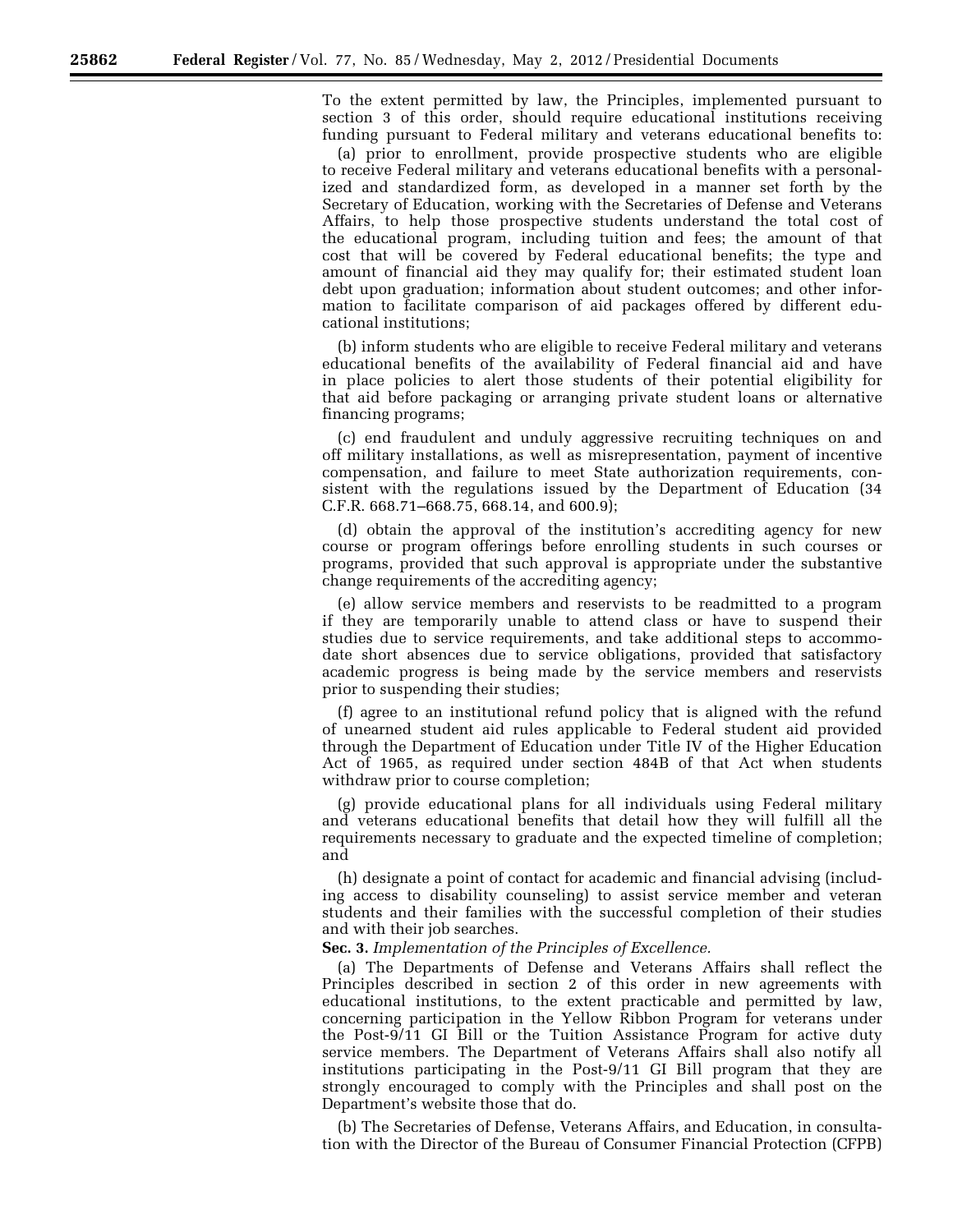and the Attorney General, shall take immediate action to implement this order, and, within 90 days from the date of this order, report to the President their progress on implementation, including promptly revising regulations, Department of Defense Instructions, guidance documents, Memoranda of Understanding, and other policies governing programs authorized or funded by the Post-9/11 GI Bill and the Tuition Assistance Program to implement the Principles, to the extent permitted by law.

(c) The Secretaries of Defense, Veterans Affairs, and Education shall develop a comprehensive strategy for developing service member and veteran student outcome measures that are comparable, to the maximum extent practicable, across Federal military and veterans educational benefit programs, including, but not limited to, the Post-9/11 GI Bill and the Tuition Assistance Program. To the extent practicable, the student outcome measures should rely on existing administrative data to minimize the reporting burden on institutions participating in these benefit programs. The student outcome measures should permit comparisons across Federal educational programs and across institutions and types of institutions. The Secretary of Education, in consultation with the Secretaries of Defense and Veterans Affairs, shall also collect from educational institutions, as part of the Integrated Postsecondary Education Data System and other data collection systems, information on the amount of funding received pursuant to the Post-9/11 GI Bill and the Tuition Assistance Program. The Secretary of Education shall make this information publicly available on the College Navigator Website.

(d) The Secretary of Veterans Affairs, in consultation with the Secretaries of Defense and Education, shall provide to prospective military and veteran students, prior to using their benefits, streamlined tools to compare educational institutions using key measures of affordability and value through the Department of Veterans Affairs' eBenefits portal. The eBenefits portal shall be updated to facilitate access to school performance information, consumer protection information, and key Federal financial aid documents. The Secretaries of Defense and Veterans Affairs shall also ensure that service members and veterans have access to that information through educational counseling offered by those Departments.

**Sec. 4.** *Strengthening Enforcement and Compliance Mechanisms.* Service members, veterans, spouses, and other family members should have access to a strong enforcement system through which to file complaints when institutions fail to follow the Principles. Within 90 days of the date of this order, the Secretaries of Defense and Veterans Affairs, in consultation with the Secretary of Education and the Director of the CFPB, as well as with the Attorney General, as appropriate, shall submit to the President a plan to strengthen enforcement and compliance mechanisms. The plan shall include proposals to:

(a) create a centralized complaint system for students receiving Federal military and veterans educational benefits to register complaints that can be tracked and responded to by the Departments of Defense, Veterans Affairs, Justice, and Education, the CFPB, and other relevant agencies;

(b) institute uniform procedures for receiving and processing complaints across the State Approving Agencies (SAAs) that work with the Department of Veterans Affairs to review participating institutions, provide a coordinated mechanism across SAAs to alert the Department of Veterans Affairs to any complaints that have been registered at the State level, and create procedures for sharing information about complaints with the appropriate State officials, accrediting agency representatives, and the Secretary of Education;

(c) institute uniform procedures for referring potential matters for civil or criminal enforcement to the Department of Justice and other relevant agencies;

(d) establish procedures for targeted risk-based program reviews of institutions to ensure compliance with the Principles;